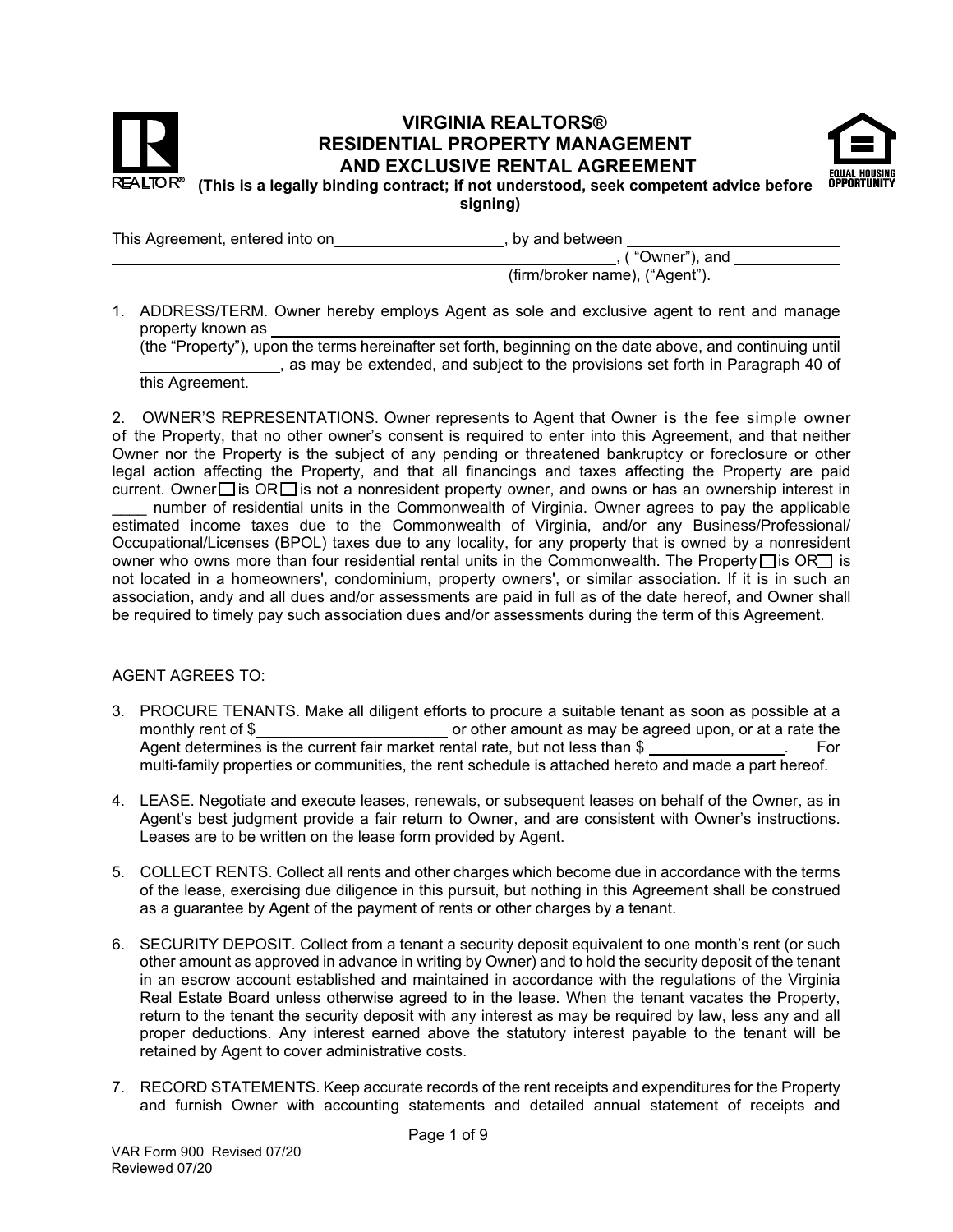disbursements for tax purposes, with IRS Form 1099 indicating rents received for the Property.

- 8. REMIT NET RENT. Promptly remit directly to Owner, or to deposit in the account of Owner, as directed by Owner, the balance of all sums due Owner under the terms of this Agreement. This remittance will be forwarded by the order of each month, provided the rent and other fees as applicable have been collected by this date. Notwithstanding the preceding, Agent shall have the right to retain rent payments during the last month of a lease for a period not to exceed days, in order to pay any outstanding invoices, the costs to prepare the Property for re-rental, and any other costs that may be reimbursable under the terms of this Agreement.
- 9. REPAIRS/MAINTENANCE OF PROPERTY. Except as otherwise provided in this Agreement, make or cause to be made all repairs, replacements, alterations, or decorations to the Property within 14 days of notification by Tenant pursuant to Virginia Code §55.1-1244.1. Agent shall enter into agreements in the name of Owner for all necessary repairs, maintenance (to include changing locks as deemed necessary by Agent), minor alterations, utility services, and other services to and for the Property. Agent is hereby authorized to spend up to \$ for any one repair or maintenance item, without Owner's prior consent. Agent is further authorized to pay for repairs, services, and any related expenses in the event of an emergency (as determined by Agent); the repairs are required by the lease; federal, state, or local laws or regulations; or after reasonable efforts Agent is unable to reach Owner.
- 10. FORMS. Owner and Agent agree to use the Virginia REALTORS® standard document forms, and any and all other forms provided by Agent in Agent's sole discretion. Agent shall provide Owner copies of any forms upon the request of Owner.
- 11. INSPECTIONS. Make inspections of the Property as Agent feels necessary and report matters concerning the condition of the Property to Owner. In the event of vacancy, Agent will take reasonable precautions to safeguard the Property, but Agent is not liable for any damages to the Property of any kind.

OWNER HEREBY DELEGATES TO AGENT THE FOLLOWING AUTHORITY AND POWERS (ALL OF WHICH MAY BE EXERCISED IN THE NAME OF OWNER) AND AGREES TO ASSUME ALL EXPENSES IN CONNECTION THEREWITH:

- 12. ADVERTISE, SIGN, LOCKBOX, MLS, RENT SIGN. Advertise the Property, display signs thereon (unless prohibited by local ordinance), place a common key lockbox upon the Property, and make a blanket unilateral offer of cooperation to real estate brokers and participants in any common source information service, including multiple listing service, that Agent deems appropriate. Owner hereby authorizes Agent to advertise the Property on any common source information service including multiple listing service, and on the internet and other media for the purpose of marketing the Property, provided Agent has the proper authority to enter information into such service.
- 13. APPROVE/RENEW/CANCEL. Investigate credit references of prospective tenants, approve applications, sign leases, renew and/or cancel existing leases, and prepare and execute new leases in accordance with terms provided by Owner.
- 14. COLLECT RENTS. Collect rents and other charges that become due and give receipts therefore, and deposit all funds collected hereunder in Agent's rental account.
- 15. COLLECT OTHER CHARGES. Collect from tenant all or any of the following: charges for late rent payments, bad check and related charges and penalties, credit report fees, subleasing or early termination of lease charges including commission, and any administrative fees authorized by the lease or Virginia law. Agent shall be entitled to retain such charges or commission to cover administrative costs.
- 16. COLLECT/REFUND SECURITY DEPOSITS PAYMENTS. Collect security deposits from tenants and refund security deposits, less any proper deductions, and pay interest on such security deposits in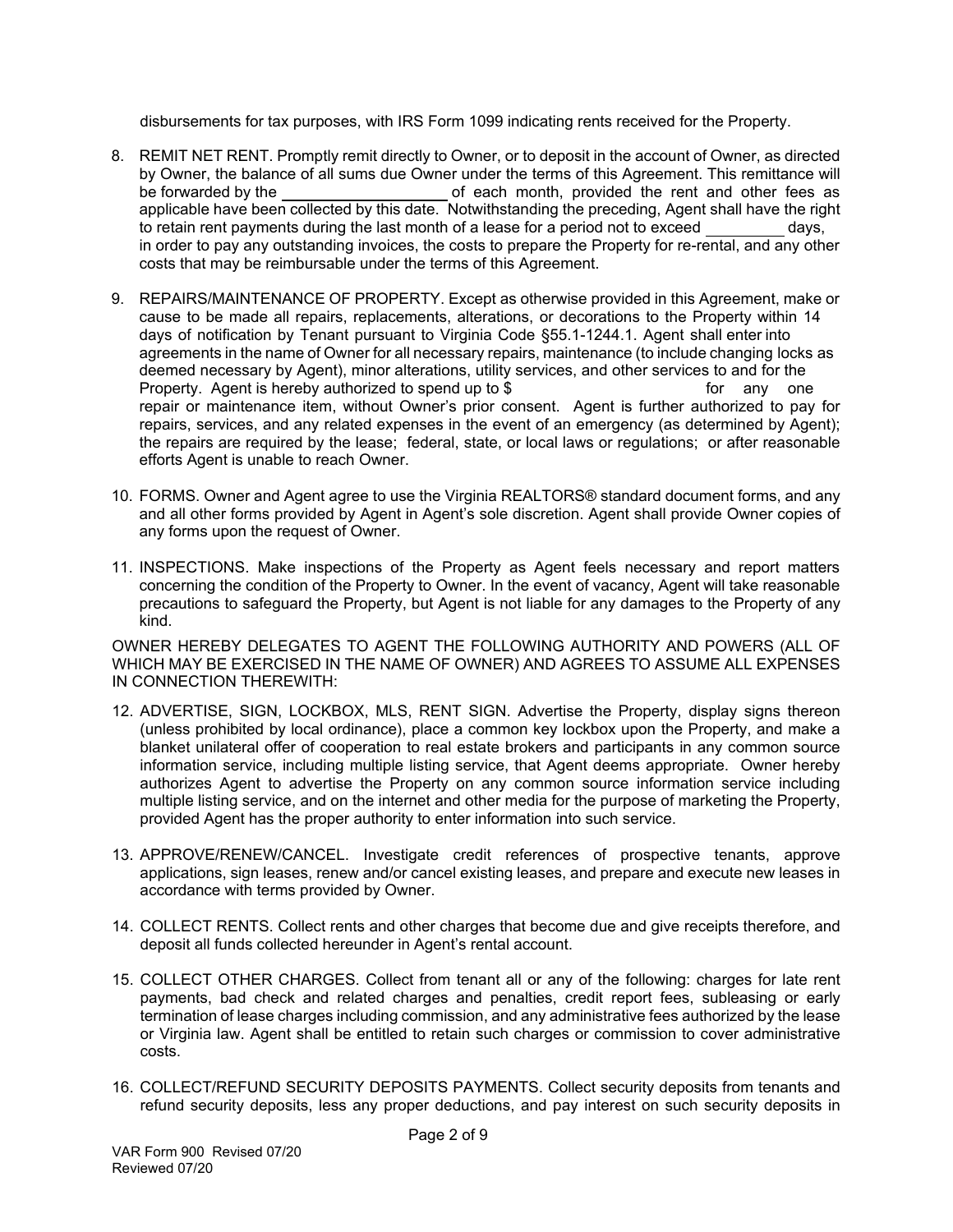accordance with the Virginia Residential Landlord Tenant Act ("VRLTA"). Agent shall be entitled to retain, as administrative expense, one-half of any actual damages incurred, as recoverable by law, if applicant is approved and fails to enter into a lease with Owner, or fails to move into the Property on the commencement date of the lease.

- 17. MAKE PAYMENTS. If selected in paragraph 51, make payments on any trust or mortgage on the Property, to pay any real estate taxes, condominium/association fees, common area utility charges, special assessments or other charges against the Property that may come due, and for which Owner is obligated, and pay for same from Owner's account. Failure to maintain adequate funds in Owner's account as specified in paragraph 30 will release Agent from this obligation.
- 18. LEGAL PROCEDURES. Terminate tenancies and sign and serve such notices as are deemed necessary and appropriate by Agent. Agent shall institute and prosecute actions to evict tenants, to recover possession of the Property, and to sue for and recover rent. Agent reserves the right to settle, compromise, and release legal actions or reinstate such tenancies, as Agent sees fit or appropriate. Owner hereby appoints Agent as Owner's attorney in fact with full power to do all things appropriate that Owner might do to collect from any tenant or other party any and all amounts due and owing to Owner in relation to the Property and the matters contemplated by this Agreement, including, without limitation, prosecution of suits and actions for rent, damages, unlawful detainer, eviction, and other legal or equitable actions. Any legal costs incurred by Agent pursuant to this Section shall be paid by Owner. Owner agrees that Agent is not an attorney or a collection agency.
- 19. HIRING CONTRACTORS. Hire, coordinate, and discharge, in the name of Owner, all labor and contractors required for the operation and maintenance of the Property; it being agreed that all contractors shall be deemed contractors of Owner and not of Agent, and Owner will have all obligations arising from such contracts. Agent may perform any of its duties through Owner's attorneys, agents, or contractors and shall not be responsible for their acts, defaults, or negligence if reasonable care by Agent has been exercised in their employment and retention. Owner grants Agent the authority to make decisions under this Agreement in Agent's sole and absolute discretion.

## OWNER HEREBY AGREES TO PAY AGENT:

20. LEASING FEE. A fee of when a tenant has been procured and the lease

is executed, or as otherwise agreed by the parties. Such amount may be paid to a cooperating broker or to Agent, as applicable. This leasing fee is separate from the management fee described below in Paragraph 23. This fee is earned when the lease is executed.

- 21. SET-UP FEE. A one-time, non-refundable administrative set-up fee of \$ is due at the time of signing this Agreement.
- 22. RENEWAL FEE. An additional fee of \$ upon lease renewal or extension.
- 23. MANAGEMENT FEE. For the management services of Agent, a management fee of percent of all gross rentals collected by the Agent, or a minimum of  $\frac{1}{2}$ , whichever is greater. The management fee is payable on all rents during the original term, any renewals, extensions, expansions, replacements, relocations, or new leasings between Owner and tenant, or Owner's successors and assigns, including, without limitation, or any entity affiliated with, controlled or owned by or under common control or ownership with Owner. No sale of the Property shall release Owner or its successor or assigns from the obligations under this Agreement. Owner agrees that, at the request of Agent, all leases for the Property will contain a provision incorporating the commission rights of Agent hereunder. Agent shall have the right to collect all rents due hereunder so that its fees and commissions may be paid in installments as the rent is received and retained by Agent before remitting the rent (less such fees or commissions) to Owner but if any act be done to deprive Agent of its right to collect the rent, then the entire amount of its fees and commissions earned but then unpaid shall, at Agent's option, become immediately due and payable.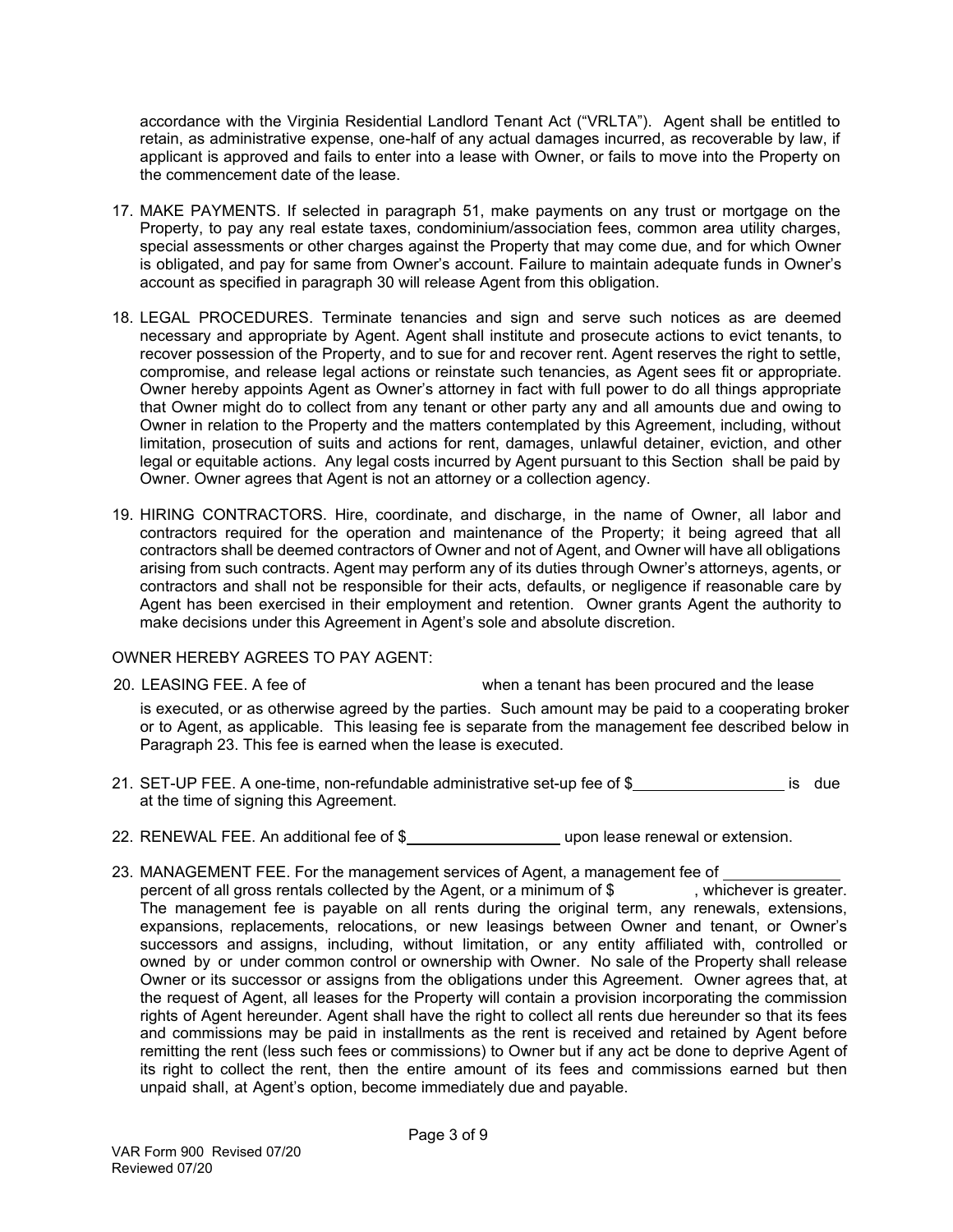## G ECOOUR U AND NANAGEMENT SERVICES. A fee of \$ for the cost of any non-management

services provided. Non-management services are any service performed by Agent that is not related to tenant occupancy. Non-management services may include, without limitation, arranging for renovations and/ or capital improvements, preparation for initial lease term or sale of the property, meeting utility providers, representing Owner at property owner association hearings, insurance claim coordination, or procuring third party vendors. Nothing in this Agreement obligates Agent to provide non-management services. If Agent agrees to secure or coordinate such services, it will use its best efforts, but Agent does not guarantee in any way the work to be performed. The fee due Agent shall be treated as all other fees due Agent under this Agreement.

 $\overline{G}$  ESALE. In addition to any leasing, management or other fee payable hereunder, a sales fee equal to \$

if the Property is sold during the lease term or up to 180 days following the expiration of the lease term, to a purchaser procured by Agent, or to any entity affiliated with, controlled by or under joint ownership or control with such Owner or any of its owners or principals.

### OWNER HEREBY FURTHER AGREES TO:

- 26. LIABILITY INSURANCE. Indemnify, defend, and save Agent harmless from all suits in connection with the Property and from liability for damage to Property and injuries to or death of any employee of Agent or any contractor or other person whomsoever, and to carry at his own expense property damage insurance with the minimum coverage amount of \$ , and liability insurance with the minimum coverage amount of \$ , naming Owner and Agent as co-insureds (if permitted by the insurance carrier) on such policies to protect their interests, in form and substance satisfactory to Agent, and to furnish Agent a certificate evidencing the existence of such insurance coverages.
- 27. FIRE INSURANCE. Provide Agent with a copy of the fire and hazard insurance dwelling policy in force which shall include coverage for rent loss in the event the Property should become uninhabitable or in the event of vacancies in excess of thirty days, as well as adequate coverage for vandalism.
- 28. INDEMNIFICATION AND RELEASE. Indemnify and save Agent harmless against (i) all claims for damages arising out of alleged violations by Agent in a representative capacity, or Owner, or both, of any constitutional provision, statute, ordinance or regulation, federal, state or local, which arise out of the offer to lease, leasing, management, or operation of the Property hereunder or otherwise; and (ii) all expenses incurred by Agent in connection with the foregoing, including the reasonable fees and costs of counsel retained to defend Agent; provided, however, that the provisions of this Paragraph shall not apply if a court of competent jurisdiction makes a final determination, which is either upheld on appeal or not appealed within the applicable period of time, that Agent knowingly and intentionally violated any such constitutional provisions, statute, ordinance, or regulation. Owner hereby releases Agent from any and all claims, liability, or loss suffered by Owner as a result of damage to the Property not covered by Owner's hazard insurance. Except as otherwise provided herein, Owner and Agent do hereby release each other from any and all liability, loss, damage, or claim resulting from any claim and agree to secure from their insurers acknowledgment of such release and a waiver of any rights of subrogation.
- 29. BANKRUPTCY DEPOSITORY. Not hold Agent liable in the event of bankruptcy or failure of the depository bank or savings and loan institution in which the monies due Owner are deposited in a fiduciary account.
- 30. MAINTENANCE ACCOUNT. Maintain in Owner's account with Agent an amount equal to one month's normal disbursements for such things as mortgage payments, condominium/association dues, other monthly or regular obligations of Owner, plus \$ for maintenance and repairs. Funds are to be accounted for in Agent's escrow account and are to be used for payment of Owner's obligations as otherwise provided in this agreement.
- 31. VRLTA. Have the landlord tenant relationship and the lease be governed by the VRLTA.
- 32. PROPERTY AVAILABILITY. Make the Property available for lease and occupancy no later than , including removal of all of Owner's personal property with the exception of those items listed on the attached Property Management Information Form that will remain in the Property as part of the rental to tenants. If Owner fails to do so, Agent shall have the right to take all reasonable actions, at Owner's sole cost and expense, to prepare the Property for lease and occupancy as soon thereafter as practicable.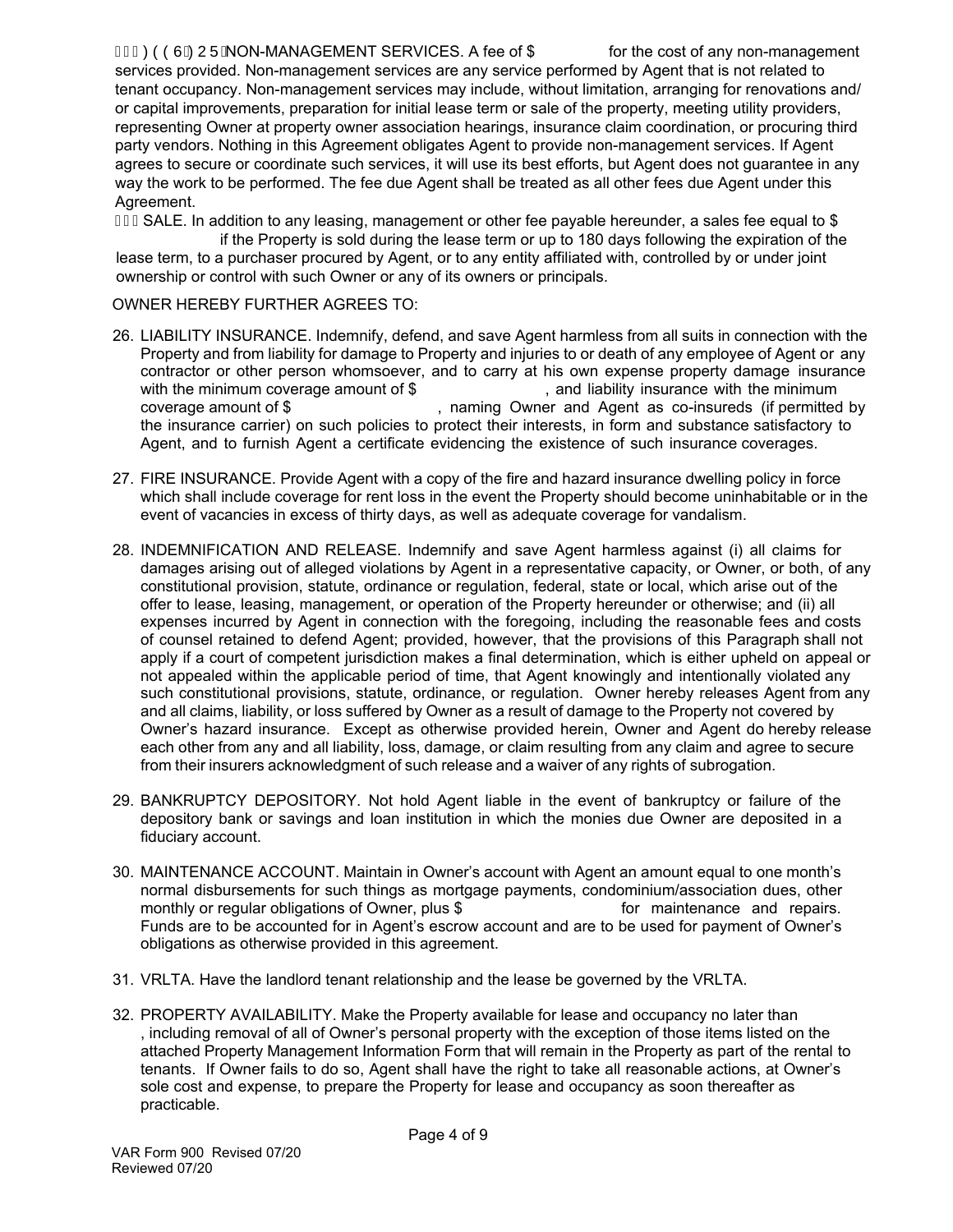- 33. LEAD BASED PAINT. Use a certified lead-based paint renovator for any repairs to the Property which would disturb painted surfaces if the Property was constructed prior to 1978, if required by law.
- 34. UTILITIES. Keep and maintain all utilities on in Owner's name during any periods of vacancy of the Property.
- 35. UPDATED INFORMATION. Provide Agent with any updates to the information provided in this Agreement upon learning that such information is incorrect.

#### IT IS MUTUALLY AGREED THAT:

36. STRUCTURAL CHANGES. Owner expressly withholds from Agent any power or authority to make any structural changes in any building or make any other major alterations or additions in or to any such building or equipment therein, or to incur any expenses chargeable to Owner other than expenses related to exercising the express powers above vested in Agent without the prior written direction of Owner, except such emergency repairs as may be required because of danger to life or property or which are immediately necessary for the preservation and safety of the Property or the safety of the tenants and occupants thereof, or are required to avoid the suspension of any necessary service to the Property.

37. COMPLIANCE WITH LOCAL CODES. Agent does not assume and is given no responsibility for compliance of the building on the Property, or any equipment therein, or for compliance with the requirements of any statute, ordinance, law, or regulation of any governmental body or any public authority or official having jurisdiction, except to notify Owner promptly or forward to Owner promptly any complaints, warnings, notices, or summons received by it relating to such matters. Owner represents that to the best of its knowledge the Property and equipment comply with all such requirements and authorizes Agent to disclose the ownership of the Property to any such officials. Owner further agrees to indemnify and hold harmless Agent, its representatives, servants, and employees, of and from all loss, cost, expense, and liability whatsoever which may be imposed on them or any of them by reason of any present or future violation or alleged violation of any laws, ordinances, statutes or regulations.

38. MOISTURE AND MOLD REMEDIATION. Except as expressly provided in this Agreement, Agent shall have no maintenance obligations with respect to the Property relating to the accumulation of moisture or the presence of mold or other fungus. Agent will notify Owner in writing of any mold condition in the Property of which Agent has actual knowledge; provided, however, that Agent will have no obligation to inspect for such condition except as set forth below. It is expressly agreed that Agent will hire a contractor to address any mold or moisture condition in the Property. Owner agrees to indemnify and hold Agent harmless from and against any and all loss, cost, expense, claim, suit, and liability whatsoever by reason of Owner's failure to perform any maintenance of the Property required to prevent harm or injury to any tenant or the property of any tenant from mold or other fungus, unless Agent has assumed in this Agreement the obligation to perform such maintenance.

39. TERMINATION BY AGENT. If it is alleged or charged that any building on the Property, or equipment therein, or any act or failure to act by Owner with respect to the Property, or the sale, rental, or other dispositions thereof, fails to comply with, or is in violation of any of the requirements of any constitutional provision, statute, ordinance, law, or regulation of any governmental body or any order or ruling of any public authority or official thereof having jurisdiction thereover, and Agent, in its sole and absolute discretion, considers that the act or position of Owner with respect thereto may result in damage or liability to Agent, Agent shall have the right to cancel this Agreement at any time by written notice to Owner of its selection to do so, which cancellation shall be effective upon the giving of such notice. Such notice may be hand delivered in accordance with Section 55.1-1202 of the Code of Virginia or given by regular mail, postage prepaid, with Agent retaining sufficient proof of mailing which may be a U.S. Postal Certificate of Mailing, and if served by mail shall be deemed to have been given when deposited in the U.S. Mail. Owner and Agent may send notices in electronic form. If electronic delivery is used, the sender shall retain sufficient proof of the electronic delivery, which may be an electronic receipt of delivery, a confirmation that the notice was sent by facsimile, or a certificate of service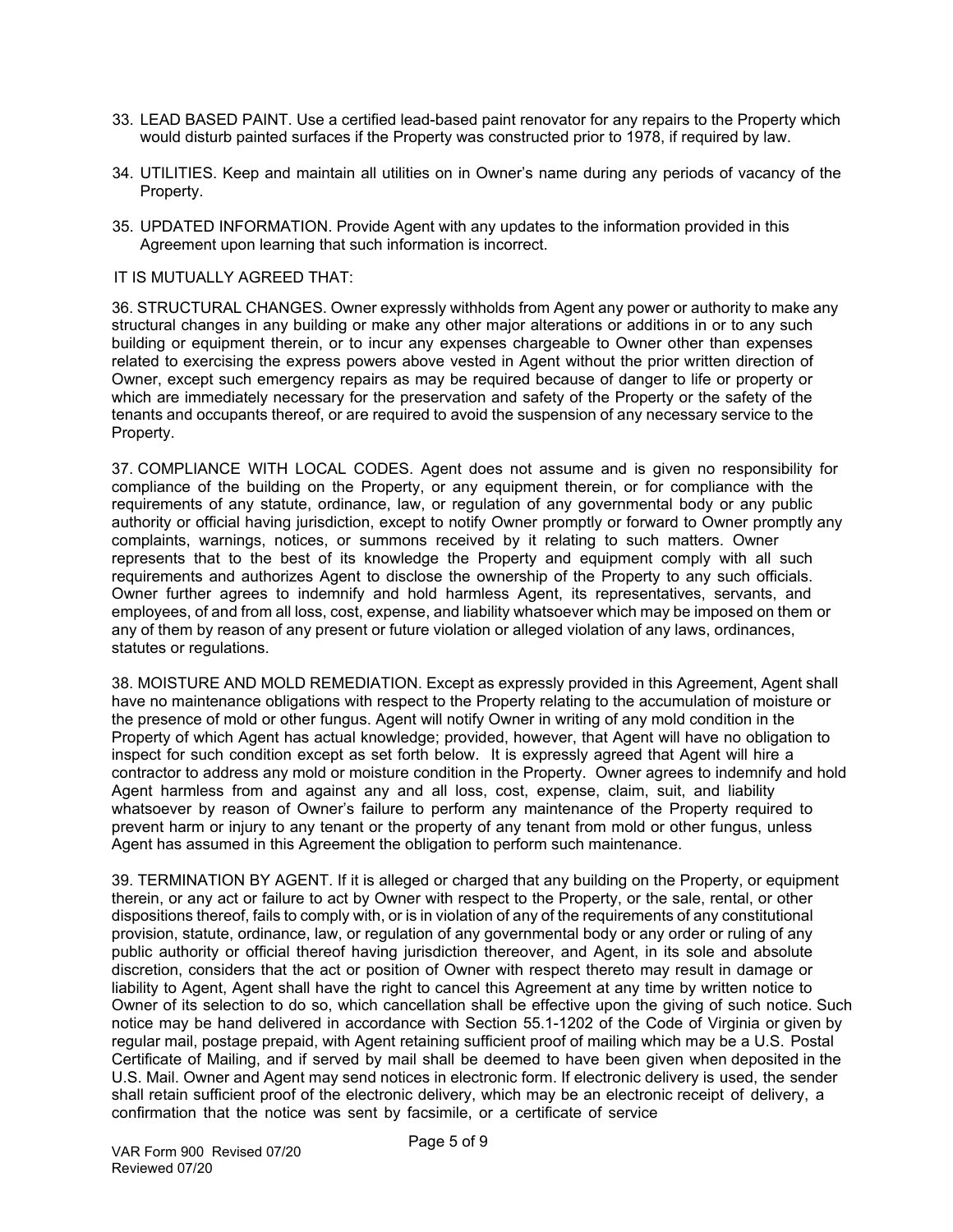prepared by the sender confirming the electronic delivery. Such cancellation shall not release the indemnities of Owner to Agent and shall not terminate any liability or obligation of Owner to Agent for any payment, reimbursement or other sum of money due and payable to the Agent pursuant to this Agreement.

40. TERMINATION/AUTOMATIC RENEWAL. This Agreement may be terminated by either party at the later of: (i) the expiration date set forth in Paragraph 1 of this Agreement; or (ii) at the end of the lease term for any tenant procured by Agent; upon providing the other party 30 days prior written notice before the applicable termination date. If this Agreement is not terminated in accordance with the preceding sentence, it shall be automatically renewed for the same terms as the original term hereof until terminated by either party by giving the other party written notice of their intention to so terminate in accordance with this Section. Owner shall have no right to re-occupy the Property during any lease term of a tenant, unless otherwise provided in the applicable lease. All services provided pursuant to this Agreement terminate on the date of termination unless otherwise agreed to in writing by the parties.

41. AGENT'S PERFECTED SECURITY LIEN. Owner grants Agent a perfected security interest in the rents collected or to be collected under the lease as security for any advances and expenditures made personally by Agent for the benefit of Owner, and not thereafter reimbursed by said Owner.

42. FAIR HOUSING. The Property will be shown and made available to all persons without regard to any protected class under federal, state, or local fair housing laws or regulations, or the REALTOR® Code of Ethics.

43. LEASE PREVAILS. If any provision of the lease on the Property conflicts with this Agreement, the lease shall take precedent over this Agreement.

44. DEFAULT. Owner failing to comply with any provision of this Agreement constitutes a default. In the event of a default, Agent may terminate this Agreement with written notice.

MISCELLANEOUS:

45. IRS RULING. Owner and Agent acknowledge that neither the United States Congress nor the Internal Revenue Service has established definitive standards for active participation in the management of investment property. Accordingly, while it is the intention of the parties that Owner shall actively participate in management of the Property, Agent makes no representation or warranty that the provisions of this Agreement shall comply with any requirements for "active participation" by Owner.

46. NONRESIDENT OWNER. Under Virginia law, a "Nonresident Landlord" is required to file a Nonresident Real Property Owner Registration form with the Virginia Department of Taxation. Landlord, if a nonresident, hereby certifies that such required forms have been properly filed.

Any individual nonresident of Virginia who owns and leases residential real Property in Virginia shall have an agent who is a resident of, and maintains a business office within, the Commonwealth of Virginia. Owner designates the following individual as the resident agent (fill in if applicable or N/A):

| Name:    |  |
|----------|--|
| Address: |  |
|          |  |
|          |  |
| Phone:   |  |

47. NOTICE. All notices required to be given under the Agreement may be hand delivered in accordance with Section 55.1-1202 of the Code of Virginia or given by regular mail, postage prepaid, with the party giving notice retaining sufficient proof of mailing which may be a U.S. Postal Certificate of Mailing, and if served by mail, shall be deemed to have been given when deposited in the U.S. Mail. Owner and Agent may send notices in electronic form. If electronic delivery is used, the sender shall retain sufficient proof of the electronic delivery, which may be an electronic receipt of delivery, a confirmation that the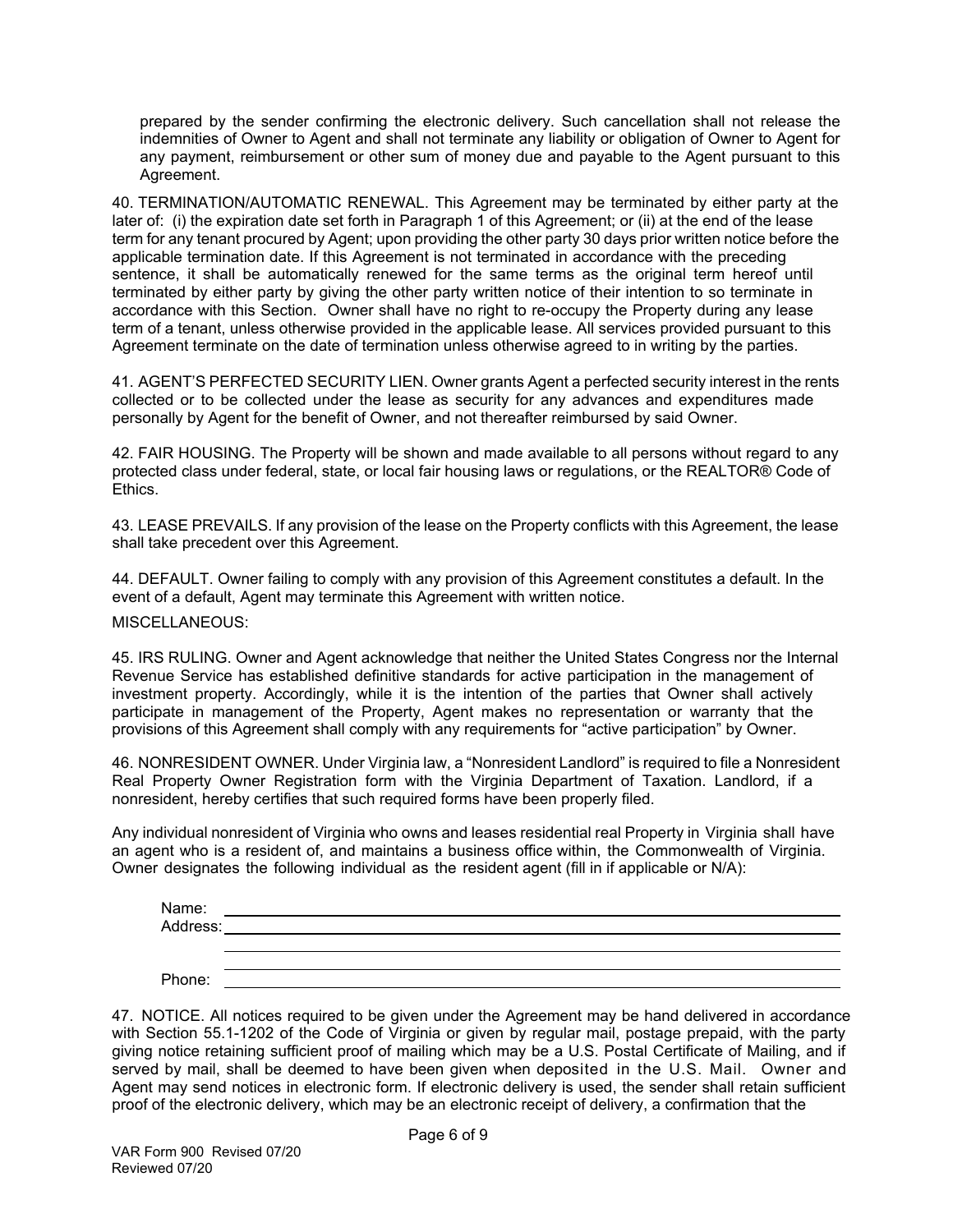notice was sent by facsimile, or a certificate of service prepared by the sender confirming the electronic delivery.

48. FORECLOSURES. In the event Agent receives a mortgage default, foreclosure or similar notice from any lender affecting the Property (if the property is a single family residence), Agent shall deliver such notice to the tenant, unless such notice was delivered by tenant to Agent in accordance with Section 55.1-1237 of the Code of Virginia. Foreclosure of the Property shall be deemed a breach of this agreement by Landlord.

49. WATER AND SEWER LIENS. In the event Agent receives notice of unpaid water and sewer fees by a former tenant that may result in a lien against the Property, Agent shall deliver such notice to Owner.

50. LEAD PIPES. Agent  $\Box$  does OR  $\Box$  does not have actual knowledge of the existence of any pipe, pipe or plumbing fitting, fixture, solder, or flux that does not meet the federal Safe Drinking Water Act definition of "lead free" pursuant to 42 U.S.C. § 300g-6 in the Property.

OPTIONAL PROVISIONS (to be initialed by Owner if checked)

51. | MORTGAGE, TRUST, REAL ESTATE TAX PAYMENTS, ASSESSMENTS.

(Owner's Initials)

Agent will make timely payments on any trust or mortgages secured by the Property, real estate taxes, or any other obligations of Owner, when not collected in escrow and paid by mortgage company, as otherwise directed by Owner, provided that there are sufficient funds immediately available in Owner's account with Agent for that purpose. Agent shall not withhold any estimated income taxes from rental payments unless Agent expressly agrees to do so and so provides in this Agreement. In no event will Agent be expected or obligated to advance or disburse any of its own money, or any money owed as a compensation to Agent for its services hereunder, for that purpose, nor shall Agent be liable or responsible in any manner whatever for the default or any consequences thereof on the terms of any trust or mortgage, the payment of real estate taxes, or any other obligations of Owner. If the Property is a single family residence, Agent shall notify Owner of any new real estate tax assessments received by Agent.

52. SALE (Owner's Initials)

Further, for a period of 90 days following the expiration of the lease term, if Owner lists the Property for sale, Owner agrees that it shall exclusively list the Property with Agent for sale, upon execution of a Listing Agreement, at the commission rate of **percent** of the sales price of the Property. This provision does not grant the tenant any right to purchase the Property, nor does it authorize Agent to offer the Property for sale unless and until a Listing Agreement is executed.

53. DAMAGE INSURANCE POLICY (Owner's Initials) Landlord authorizes the tenant to use a damage insurance policy, at tenant's own expense, in lieu of a security deposit. Such damage insurance policy will be in compliance with VA Code § 55.1-1226. Landlord hereby designates the following damages insurance companies as acceptable: (if blank, no restrictions). Under the law, a tenant who opts to use a damage insurance policy may, at any time without consent of Owner, opt to pay the full

Security Deposit to Owner in lieu of maintaining such damage insurance policy.

54. REMEDIATION OF METH LAB. Agent shall have no obligation for remediation with respect to the Property relating to the cleanup of a methamphetamine laboratory. If it is discovered that the Property was or is being used as a methamphetamine laboratory, Landlord is solely responsible to engage a qualified contractor for remediation and cleanup of any contamination. Agent shall have no obligation to lease the Property until proof from a qualified contractor is delivered to Agent that certifies the Property has been cleaned up as required by law. Owner agrees to indemnify and hold Agent harmless from and against any and all loss, cost, expense, claim, suit, and liability whatsoever by reason of Owner's failure to perform the requirements set forth in this Section.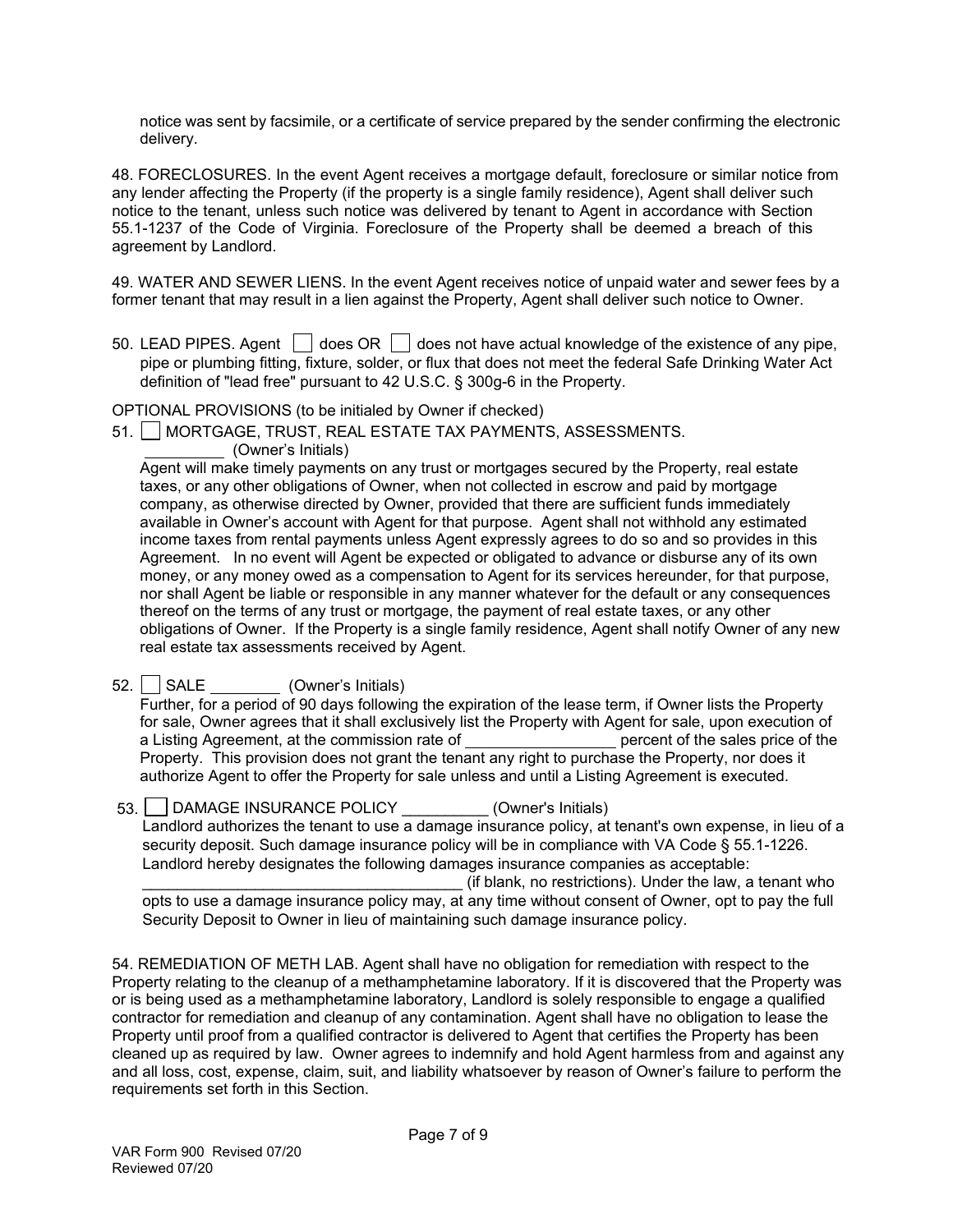55. RECORDINGS WITHIN THE PROPERTY. In the event Owner has a recording system in the Property which records or transmits audio, Owner understands that recording or transmitting of audio may result in violation of state and/or federal wiretapping laws. Owner hereby releases and indemnifies Broker, Broker's designated agents, sub-agents, sales associates, and employees from any liability which may result from any recording or transmitting in the Property.

56. NON-BINDING MEDIATION. In an effort to avoid the expense and delay of litigation, the parties agree to submit any disputes or claims arising out of this Agreement to mediation prior to instituting litigation. Such mediation will be *non-binding*, that is, no party will be obligated to enter into any settlement arising out of mediation unless that settlement is satisfactory to that party. Any settlement the parties enter into will be binding, but if the parties are not able to reach agreement on a settlement, they may resort to arbitration or litigation as if the mediation had never taken place. The mediation will be performed by a mutually agreeable mediator or mediation service in the area. This agreement to mediate does not apply to foreclosure, unlawful detainer (eviction), mechanics lien, probate, or license law actions. Judicial actions to provide provisional remedies (such as injunctions and filings to enable public notice of pending disputes) are not violations of the obligation to mediate and do not waive the right to mediate. Mediation fees, contained in the mediator's fee schedule, will be divided equally among parties and will be paid before the mediation conference.

57. OTHER PROVISIONS:

**58. ELECTRONIC SIGNATURES.\_\_\_\_\_\_ /\_\_\_\_\_\_ If this Paragraph is initialed by both parties, then in accordance with the Uniform Electronic Transactions Act (UETA) and the Electronic Signatures in Global and National Commerce Act, or E-Sign, regarding electronic signatures and transactions, the parties do hereby expressly authorize and agree to the use of electronic signatures as an additional method of signing and/or initialing this Agreement and any addenda or amendments. The parties hereby agree that either party may sign electronically by utilizing an electronic signature service.**

**59. WIRE FRAUD ALERT.** Criminals are hacking email accounts of real estate agents, title companies, settlement attorneys, and others, resulting in fraudulent wire instructions being used to divert funds to the account of the criminal. Owner is advised to not wire any funds without personally speaking with the intended recipient of the wire to confirm the routing number and the account number. Owner should not send personal information such as Social Security numbers, bank account numbers, and credit card numbers except through secured email or personal delivery to the intended recipient.

This Agreement is entered into and made with complete understanding, accord, and without reservation, and shall be binding upon the successors and assigns of Agent, and the heirs, administrators, executors, successors, and assigns of Owner, and in the event of a sale shall pass to the new owner, his heirs, administrators, executors, successors, and assigns. This Agreement may not be amended or modified, except as agreed to in writing by the parties. In witness whereof, the parties have affixed or caused to be affixed their respective signatures.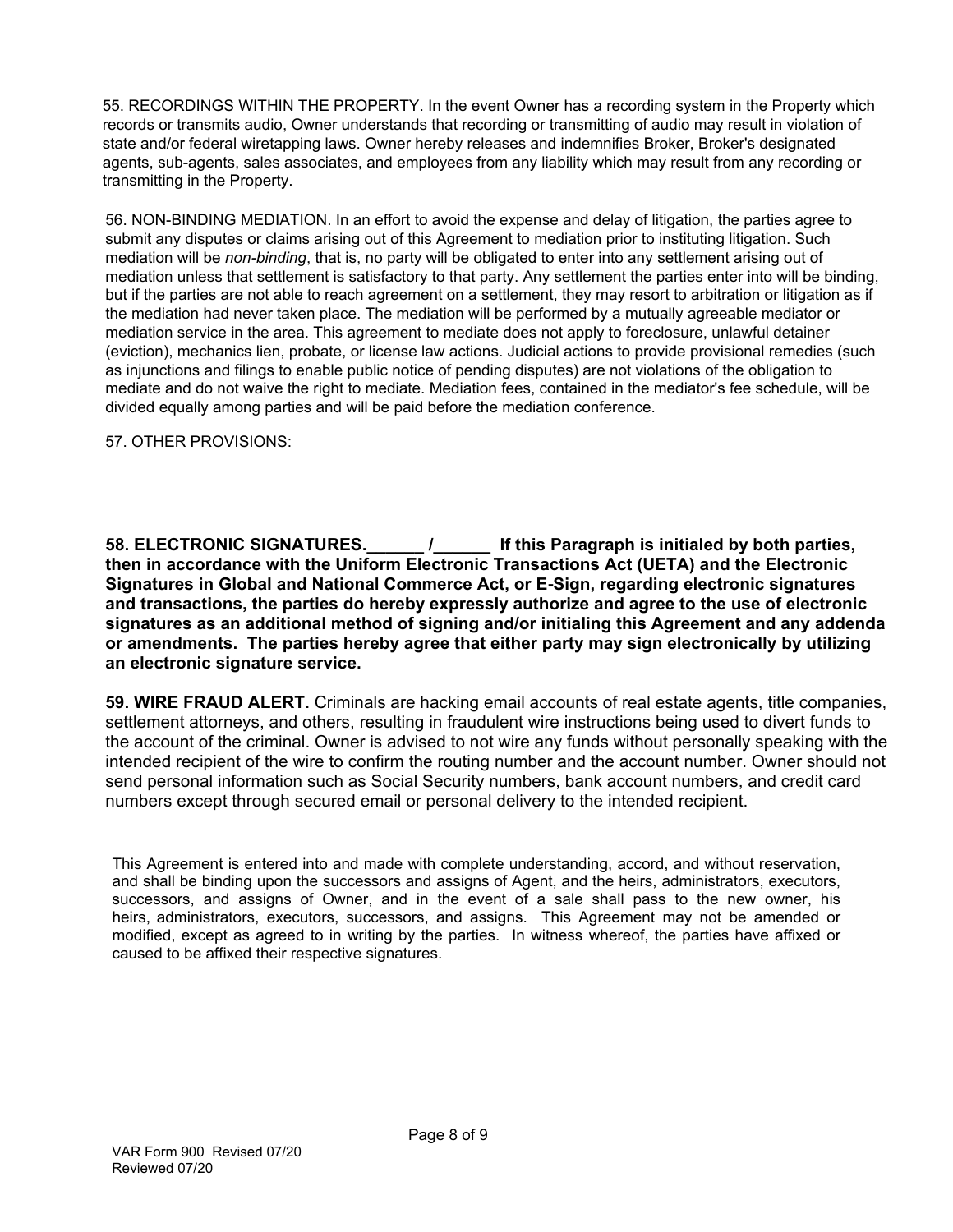IN WITNESS WHEREOF, the parties have executed this Agreement:

| Owner:      |                                         |             | Firm/Broker:     |  |  |
|-------------|-----------------------------------------|-------------|------------------|--|--|
|             |                                         |             |                  |  |  |
| <b>Date</b> | Signature                               | <b>Date</b> | <b>Signature</b> |  |  |
|             |                                         |             |                  |  |  |
| <b>Date</b> | <b>Signature</b>                        | <b>Date</b> | Signature        |  |  |
|             |                                         |             |                  |  |  |
| <b>Date</b> | Signature                               |             |                  |  |  |
|             |                                         |             |                  |  |  |
| <b>Date</b> | Signature                               |             |                  |  |  |
|             | Supervising Broker Name: _              |             |                  |  |  |
|             | Supervising Broker Contact Information: |             |                  |  |  |
|             |                                         |             |                  |  |  |
|             |                                         |             |                  |  |  |

COPYRIGHT©2020 by Virginia REALTORS®. All rights reserved.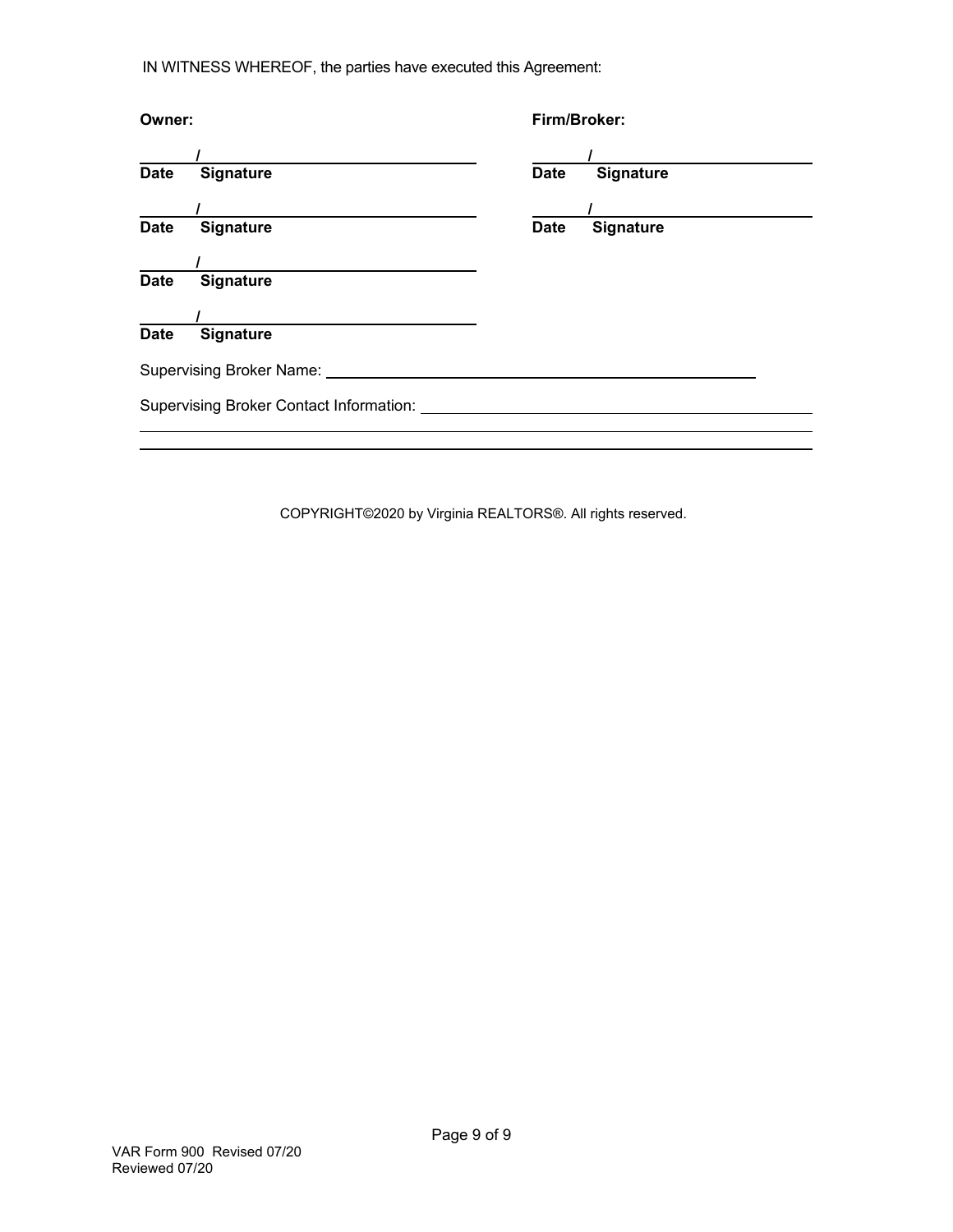# **PROPERTY MANAGEMENT INFORMATION FORM**

(To be attached with the Property Management Agreement)

| <b>Property Information:</b>     |                                                                                                                         |                                  |  |                                                                                                                                                                                                                               |  |
|----------------------------------|-------------------------------------------------------------------------------------------------------------------------|----------------------------------|--|-------------------------------------------------------------------------------------------------------------------------------------------------------------------------------------------------------------------------------|--|
|                                  |                                                                                                                         |                                  |  |                                                                                                                                                                                                                               |  |
|                                  |                                                                                                                         | Phone: _________________________ |  |                                                                                                                                                                                                                               |  |
| <b>Registration Information:</b> |                                                                                                                         |                                  |  |                                                                                                                                                                                                                               |  |
|                                  |                                                                                                                         |                                  |  |                                                                                                                                                                                                                               |  |
|                                  |                                                                                                                         |                                  |  |                                                                                                                                                                                                                               |  |
|                                  |                                                                                                                         |                                  |  |                                                                                                                                                                                                                               |  |
|                                  | Forwarding Address: <u>contract and the contract of the contract of the contract of the contract of the contract of</u> |                                  |  |                                                                                                                                                                                                                               |  |
|                                  |                                                                                                                         |                                  |  |                                                                                                                                                                                                                               |  |
|                                  |                                                                                                                         |                                  |  |                                                                                                                                                                                                                               |  |
|                                  |                                                                                                                         |                                  |  |                                                                                                                                                                                                                               |  |
|                                  |                                                                                                                         |                                  |  | Premises are in: □ Condominium □ Cooperative □ Homeowners Association:                                                                                                                                                        |  |
|                                  |                                                                                                                         |                                  |  |                                                                                                                                                                                                                               |  |
|                                  |                                                                                                                         |                                  |  |                                                                                                                                                                                                                               |  |
|                                  |                                                                                                                         |                                  |  |                                                                                                                                                                                                                               |  |
|                                  |                                                                                                                         |                                  |  |                                                                                                                                                                                                                               |  |
| Policy:<br>If Yes:               | <b>HOME WARRANTY INFORMATION:</b><br>  Yes<br>Policy Provider:                                                          | No                               |  |                                                                                                                                                                                                                               |  |
|                                  | Policy Number:<br>Contact Information:                                                                                  |                                  |  |                                                                                                                                                                                                                               |  |
| Policy:<br>If Yes:               | <b>TERMITE WARRANTY INFORMATION:</b><br>$ $ $ $ Yes<br>Policy Provider:<br>Policy Number:<br>Contact Information:       | No                               |  |                                                                                                                                                                                                                               |  |
| <b>LEASING INFORMATION:</b>      |                                                                                                                         |                                  |  |                                                                                                                                                                                                                               |  |
| Term Available:                  | Maximum: <u>_____________________________</u>                                                                           |                                  |  |                                                                                                                                                                                                                               |  |
|                                  | Monthly Rent Desired: Maximum:                                                                                          |                                  |  |                                                                                                                                                                                                                               |  |
|                                  | Will you accept a: $\Box$ Dog $\Box$ Cat $\Box$ Other: $\Box$                                                           |                                  |  | Max. No. of Pets:                                                                                                                                                                                                             |  |
|                                  | Max. Weight of Pet: __________________                                                                                  |                                  |  | Smoking allowed?   Yes   No                                                                                                                                                                                                   |  |
|                                  | DISBURSEMENT OF FUNDS (check if applicable):                                                                            |                                  |  | Mail a check to experience of the state of the state of the state of the state of the state of the state of the state of the state of the state of the state of the state of the state of the state of the state of the state |  |
|                                  |                                                                                                                         |                                  |  |                                                                                                                                                                                                                               |  |
|                                  | Deposit rent balances in Bank: (Attach voided check)                                                                    |                                  |  |                                                                                                                                                                                                                               |  |
|                                  |                                                                                                                         |                                  |  |                                                                                                                                                                                                                               |  |
|                                  |                                                                                                                         |                                  |  |                                                                                                                                                                                                                               |  |
|                                  |                                                                                                                         |                                  |  |                                                                                                                                                                                                                               |  |
|                                  |                                                                                                                         |                                  |  |                                                                                                                                                                                                                               |  |
|                                  |                                                                                                                         |                                  |  | Special Instructions: <u>example and the second contract of the second contract of the second contract of the second</u>                                                                                                      |  |
|                                  |                                                                                                                         |                                  |  |                                                                                                                                                                                                                               |  |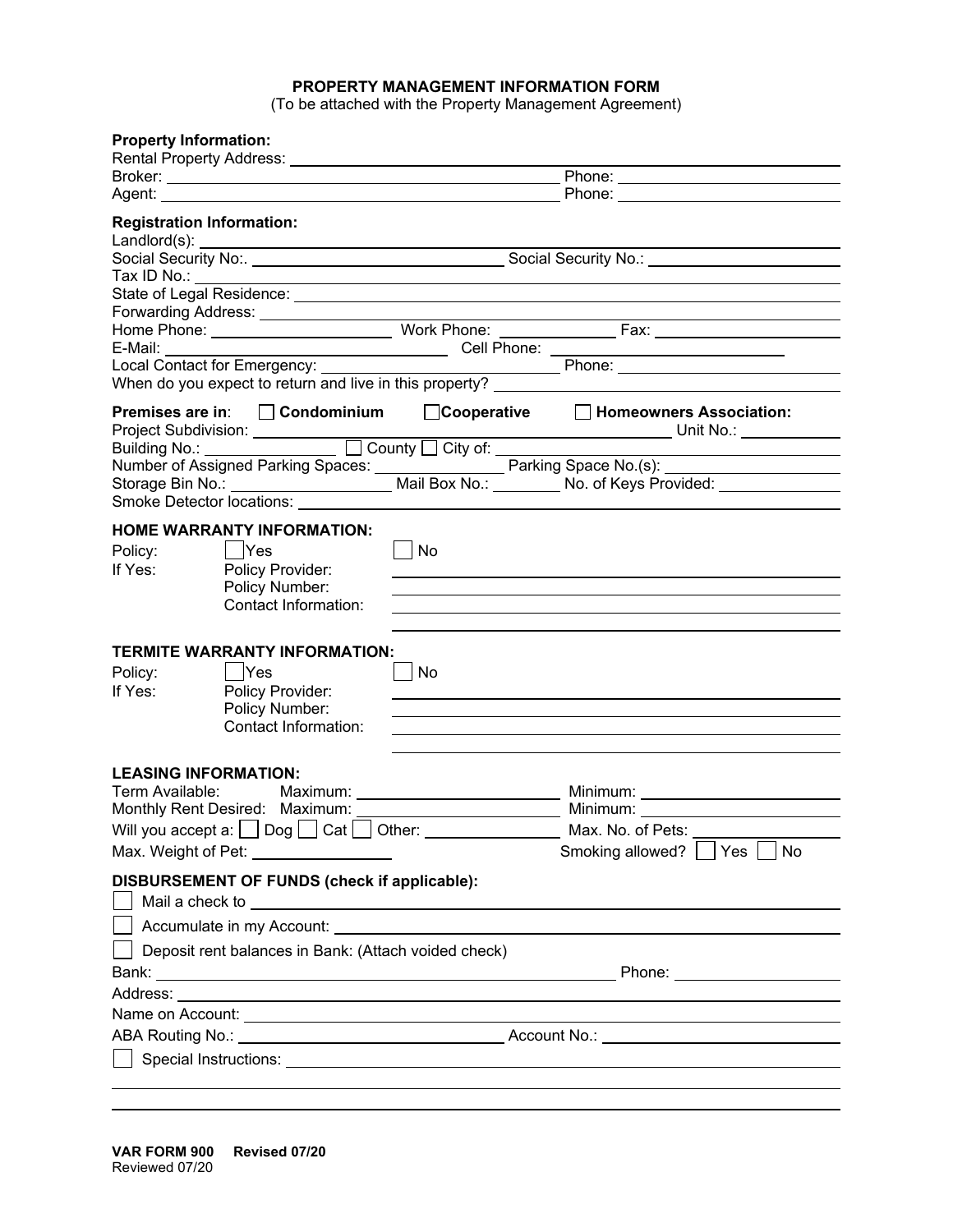# **MEMBERSHIP AND DUES:**

If Agent is to pay, Landlord must supply: payment books/cards/envelopes (if applicable).

Landlord must notify all applicable associations in writing of management agreement.

| Swimming Pool: <u>Contract Communication</u> Phone: Communication Phone: Communication Phone: Communication Phone: Communication Phone: Communication Phone: Communication Phone: Communication Phone: Communication Phone: Communi                                     |                                                                                                                                                                                                                                      |
|-------------------------------------------------------------------------------------------------------------------------------------------------------------------------------------------------------------------------------------------------------------------------|--------------------------------------------------------------------------------------------------------------------------------------------------------------------------------------------------------------------------------------|
|                                                                                                                                                                                                                                                                         |                                                                                                                                                                                                                                      |
| Tenant to pay: $\Box$ Yes $\Box$ No Membership #.: $\Box$                                                                                                                                                                                                               |                                                                                                                                                                                                                                      |
|                                                                                                                                                                                                                                                                         |                                                                                                                                                                                                                                      |
|                                                                                                                                                                                                                                                                         |                                                                                                                                                                                                                                      |
|                                                                                                                                                                                                                                                                         |                                                                                                                                                                                                                                      |
|                                                                                                                                                                                                                                                                         |                                                                                                                                                                                                                                      |
| Fees include: <u>with the contract of the contract of the contract of the contract of the contract of the contract of the contract of the contract of the contract of the contract of the contract of the contract of the contra</u>                                    |                                                                                                                                                                                                                                      |
|                                                                                                                                                                                                                                                                         |                                                                                                                                                                                                                                      |
|                                                                                                                                                                                                                                                                         |                                                                                                                                                                                                                                      |
|                                                                                                                                                                                                                                                                         |                                                                                                                                                                                                                                      |
|                                                                                                                                                                                                                                                                         | <u>and the state of the state of the state of the state of the state of the state of the state of the state of the state of the state of the state of the state of the state of the state of the state of the state of the state</u> |
|                                                                                                                                                                                                                                                                         |                                                                                                                                                                                                                                      |
|                                                                                                                                                                                                                                                                         |                                                                                                                                                                                                                                      |
|                                                                                                                                                                                                                                                                         |                                                                                                                                                                                                                                      |
|                                                                                                                                                                                                                                                                         |                                                                                                                                                                                                                                      |
|                                                                                                                                                                                                                                                                         |                                                                                                                                                                                                                                      |
| Please provide a current copy of your association Bylaws/Rules and Regulations.                                                                                                                                                                                         |                                                                                                                                                                                                                                      |
| <b>INSURANCE COVERAGE:</b>                                                                                                                                                                                                                                              |                                                                                                                                                                                                                                      |
| If not attached, a copy of the Insurance policy must be forwarded to Agent for retention in file.                                                                                                                                                                       |                                                                                                                                                                                                                                      |
|                                                                                                                                                                                                                                                                         |                                                                                                                                                                                                                                      |
|                                                                                                                                                                                                                                                                         |                                                                                                                                                                                                                                      |
|                                                                                                                                                                                                                                                                         |                                                                                                                                                                                                                                      |
|                                                                                                                                                                                                                                                                         |                                                                                                                                                                                                                                      |
|                                                                                                                                                                                                                                                                         |                                                                                                                                                                                                                                      |
| <b>UTILITIES:</b>                                                                                                                                                                                                                                                       | Solar Panel:     Yes     No                                                                                                                                                                                                          |
| Electric Co.:                                                                                                                                                                                                                                                           |                                                                                                                                                                                                                                      |
|                                                                                                                                                                                                                                                                         |                                                                                                                                                                                                                                      |
|                                                                                                                                                                                                                                                                         |                                                                                                                                                                                                                                      |
|                                                                                                                                                                                                                                                                         |                                                                                                                                                                                                                                      |
| Water and Sewer Co.: <u>Contract Communication</u> Contract Contract Contract Contract Contract Contract Contract Contract Contract Contract Contract Contract Contract Contract Contract Contract Contract Contract Contract Contr<br>Location of main cut off valves: |                                                                                                                                                                                                                                      |
| Telephone Co.: New York Contract and Contract Contract of the Contract of the Contract of the Contract of the Contract of the Contract of the Contract of the Contract of the Contract of the Contract of the Contract of the                                           |                                                                                                                                                                                                                                      |
|                                                                                                                                                                                                                                                                         |                                                                                                                                                                                                                                      |
|                                                                                                                                                                                                                                                                         |                                                                                                                                                                                                                                      |
|                                                                                                                                                                                                                                                                         |                                                                                                                                                                                                                                      |
|                                                                                                                                                                                                                                                                         |                                                                                                                                                                                                                                      |
|                                                                                                                                                                                                                                                                         |                                                                                                                                                                                                                                      |
|                                                                                                                                                                                                                                                                         |                                                                                                                                                                                                                                      |
| Septic Tank Co.:                                                                                                                                                                                                                                                        | <b>Example 2018 Phone: Phone: Phone: Phone: Phone: Phone: Phone: Phone: Phone: Phone: Phone: Phone: Phone: Phone: Phone: Phone: Phone: Phone: Phone: Phone: Phone: Phone: Phone:</b>                                                 |
| Attach copy of septic tank, septic field and distribution box locations.                                                                                                                                                                                                |                                                                                                                                                                                                                                      |
|                                                                                                                                                                                                                                                                         |                                                                                                                                                                                                                                      |
| Well and Pump Service:                                                                                                                                                                                                                                                  | Phone:                                                                                                                                                                                                                               |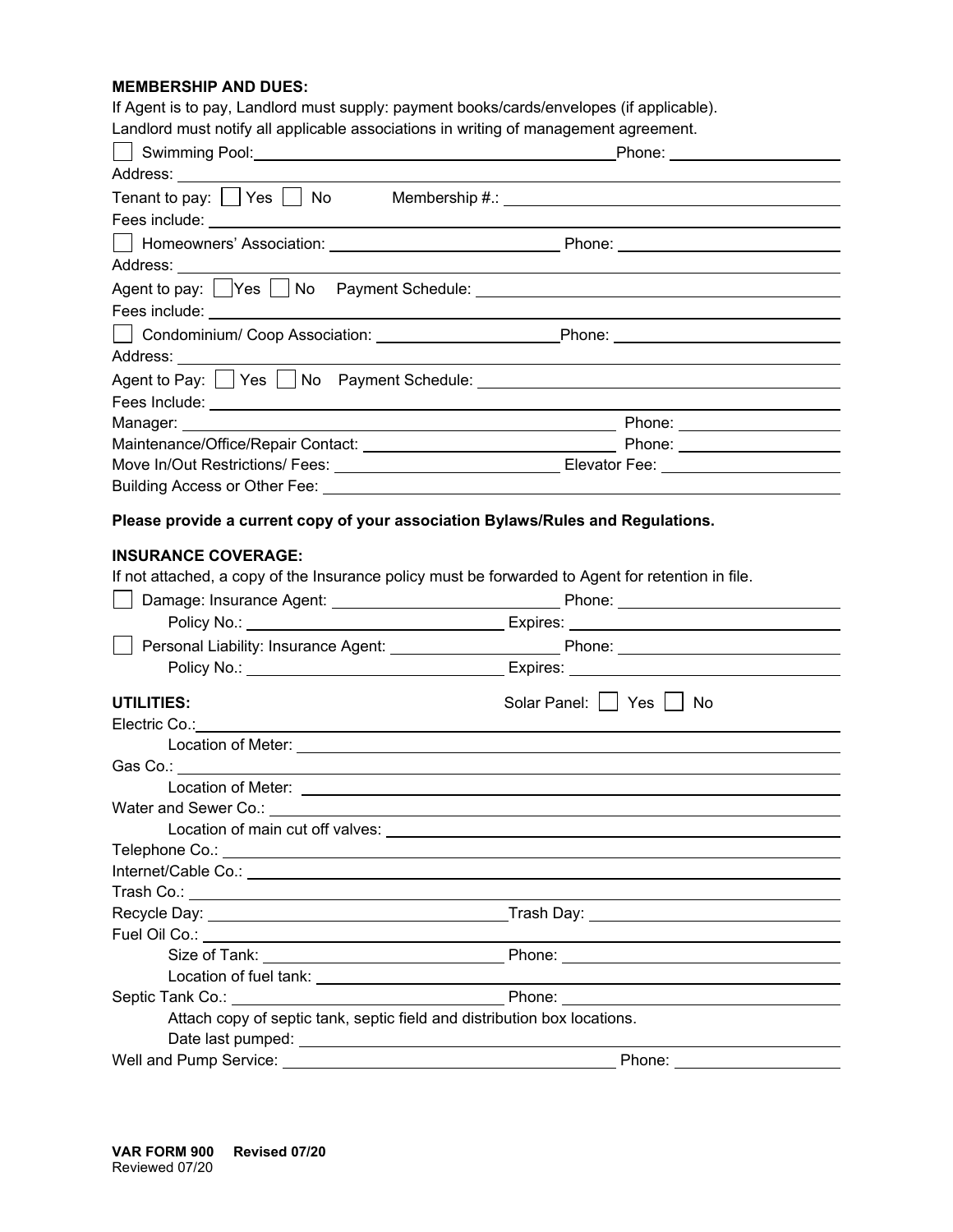| <b>HEATING AND AIR CONDITIONING:</b>                                                                       | No. of Zones:                   |                                                |
|------------------------------------------------------------------------------------------------------------|---------------------------------|------------------------------------------------|
|                                                                                                            |                                 |                                                |
|                                                                                                            |                                 |                                                |
| Service Contract Co.: _________________________Expires: ____________Phone: _____________                   |                                 |                                                |
| __   Heat Pump: Make: ____________________________Model No.: ___________________                           |                                 |                                                |
| Service Contract Co.: ____________________________Expires: ______________Phone: ___________                |                                 |                                                |
| __  Central Air: Make: _______________Model No.: _______________________________                           |                                 | Electric<br>$\perp$                            |
|                                                                                                            |                                 |                                                |
| _  Window/Wall Units: No. of Units: ___ Make(s) ___________________ Model No.: ________                    |                                 |                                                |
|                                                                                                            |                                 |                                                |
|                                                                                                            |                                 |                                                |
|                                                                                                            |                                 |                                                |
|                                                                                                            |                                 |                                                |
|                                                                                                            |                                 |                                                |
| Fire Place/Woodstove: Working:     Yes     No Date of Last Service/Cleaning:                               |                                 |                                                |
| <b>APPLIANCES:</b> Provide all instructions/care booklets available.                                       |                                 |                                                |
| Garage Door Opener:   Yes   No                                                                             | No.: _________(Remote Controls) |                                                |
|                                                                                                            |                                 |                                                |
|                                                                                                            |                                 |                                                |
| Service Contract Co.: ___________________________Expires: _____________Phone: _____________________        |                                 |                                                |
|                                                                                                            |                                 | Model No.: ___________________________________ |
|                                                                                                            |                                 |                                                |
|                                                                                                            |                                 |                                                |
|                                                                                                            |                                 |                                                |
|                                                                                                            |                                 |                                                |
|                                                                                                            |                                 |                                                |
| Service Contract Co.: ___________________________Expires: _______________Phone: ______________             |                                 |                                                |
| <b>Exhaust Fan/Hood:</b> Age: ___________________ Externally Vented $\Box$ Yes $\Box$ No                   |                                 |                                                |
| <b>Washer</b> : Make: ____________________________ Model No.: __________________________                   |                                 |                                                |
|                                                                                                            |                                 |                                                |
| Service Contract Co.: University of Service Contract Co.:                                                  |                                 | Expires: Phone: Phone:                         |
|                                                                                                            |                                 |                                                |
|                                                                                                            |                                 |                                                |
| Service Contract Co.: <u>__________________________</u> Expires: _____________Phone: _____________________ |                                 |                                                |
|                                                                                                            |                                 |                                                |
|                                                                                                            |                                 | Built-in                                       |
| Service Contract Co.: ___________________________Expires: ______________Phone: ____________________        |                                 |                                                |
| Should any of the above appliances need to be replaced, what color or make would be acceptable?            |                                 |                                                |

**ADDITIONAL INFORMATION:** Please furnish pertinent information below.

COPYRIGHT©2020 by the VIRGINIA REALTORS®.